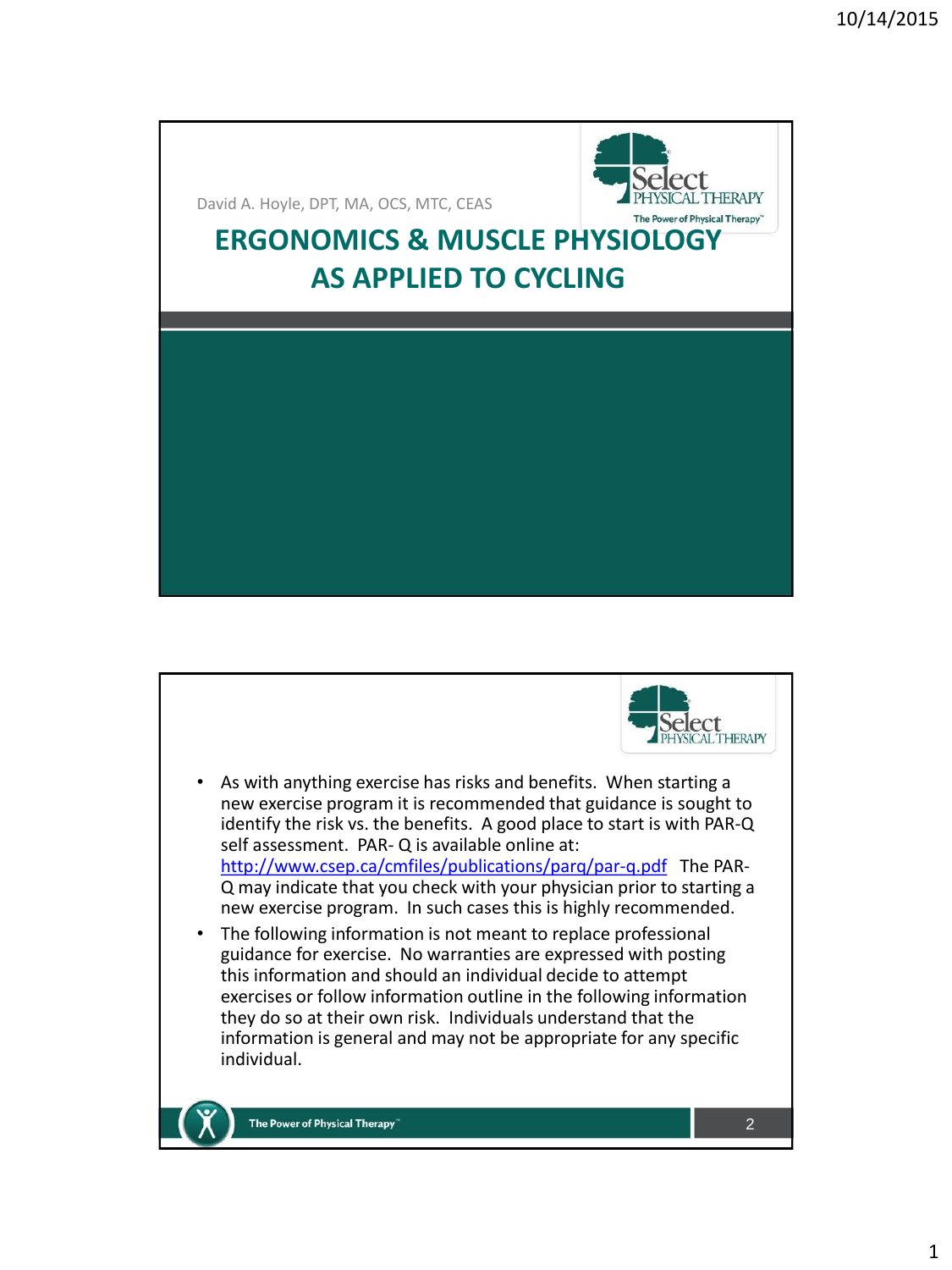

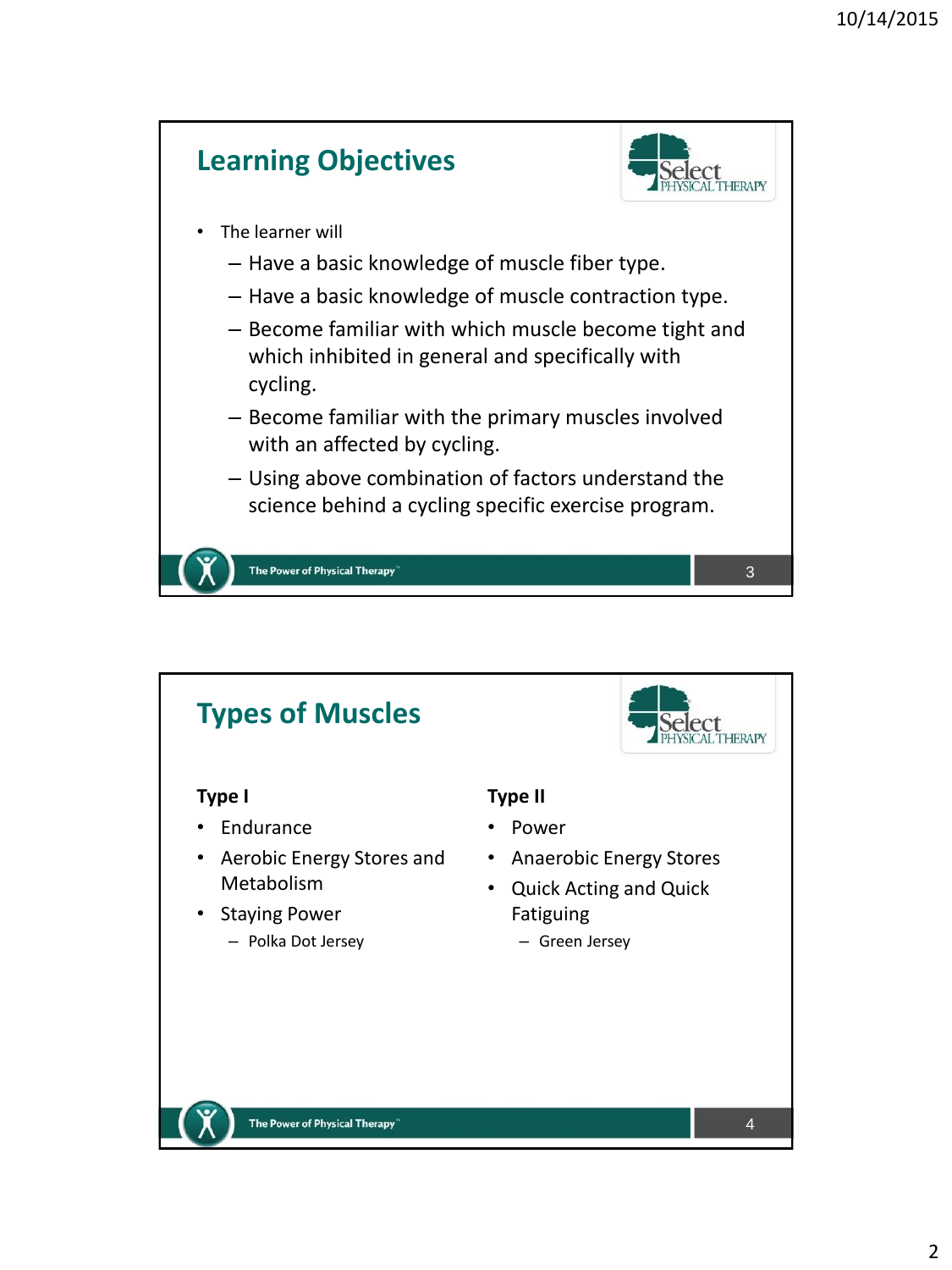

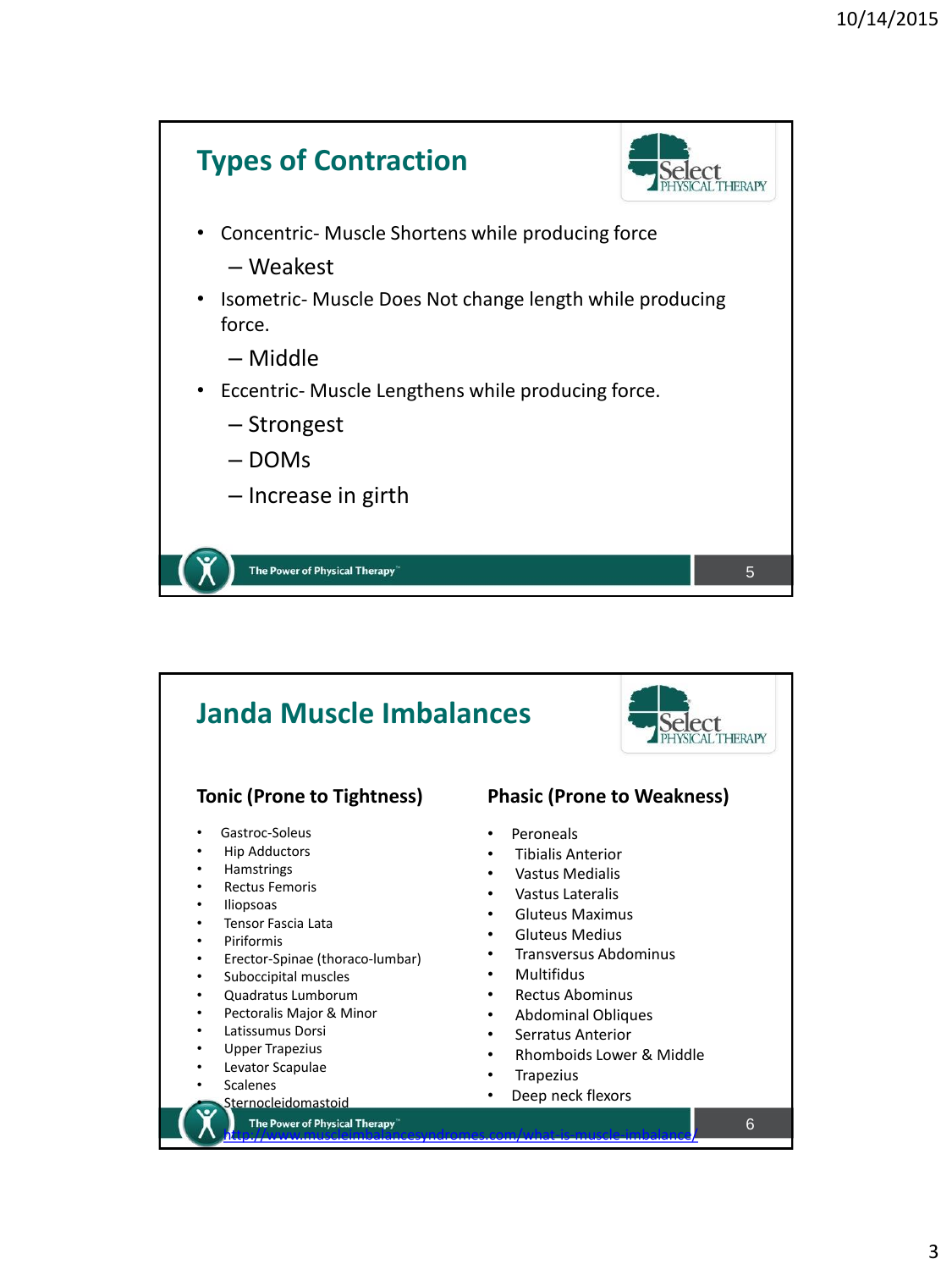

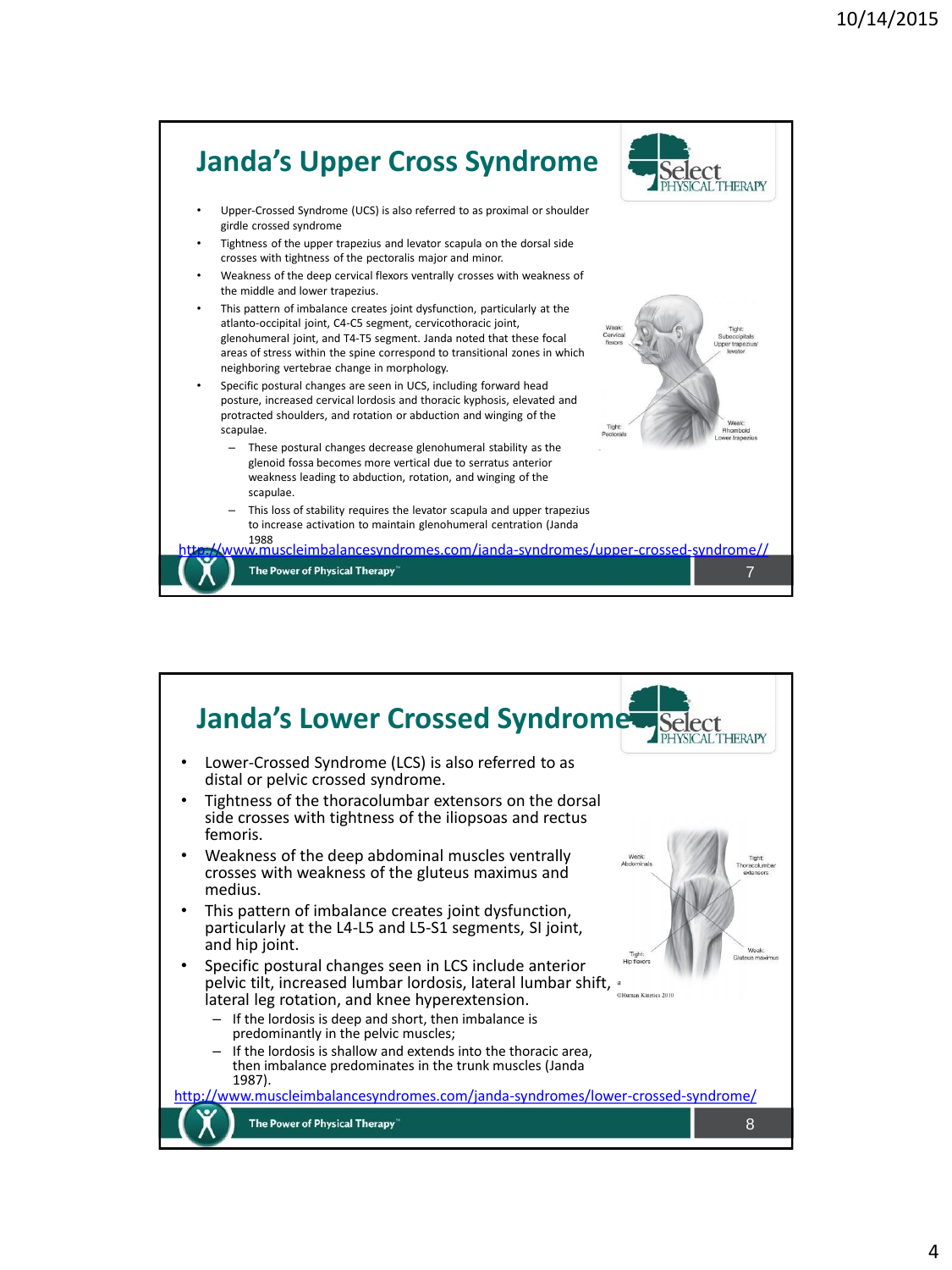# **Cycling Muscles**



9

## **Tight**

- Neck Extensors/Upper **Trapezius**
- Pectorals
- Low back long extensors
- Hip flexors
- Hamstrings
- Tensor Fascia Lata/ITB
- Calf/Gastroc

### **Inhibited**

- Deep Neck Flexors
- Lower rhomboids/Lower Traps
- Low back short stabilizers
- Transverse abdominals
- Glut Max/Quadriceps
- Glut Med
- Pretibial/Anterior Tibialis

The Power of Physical Therapy

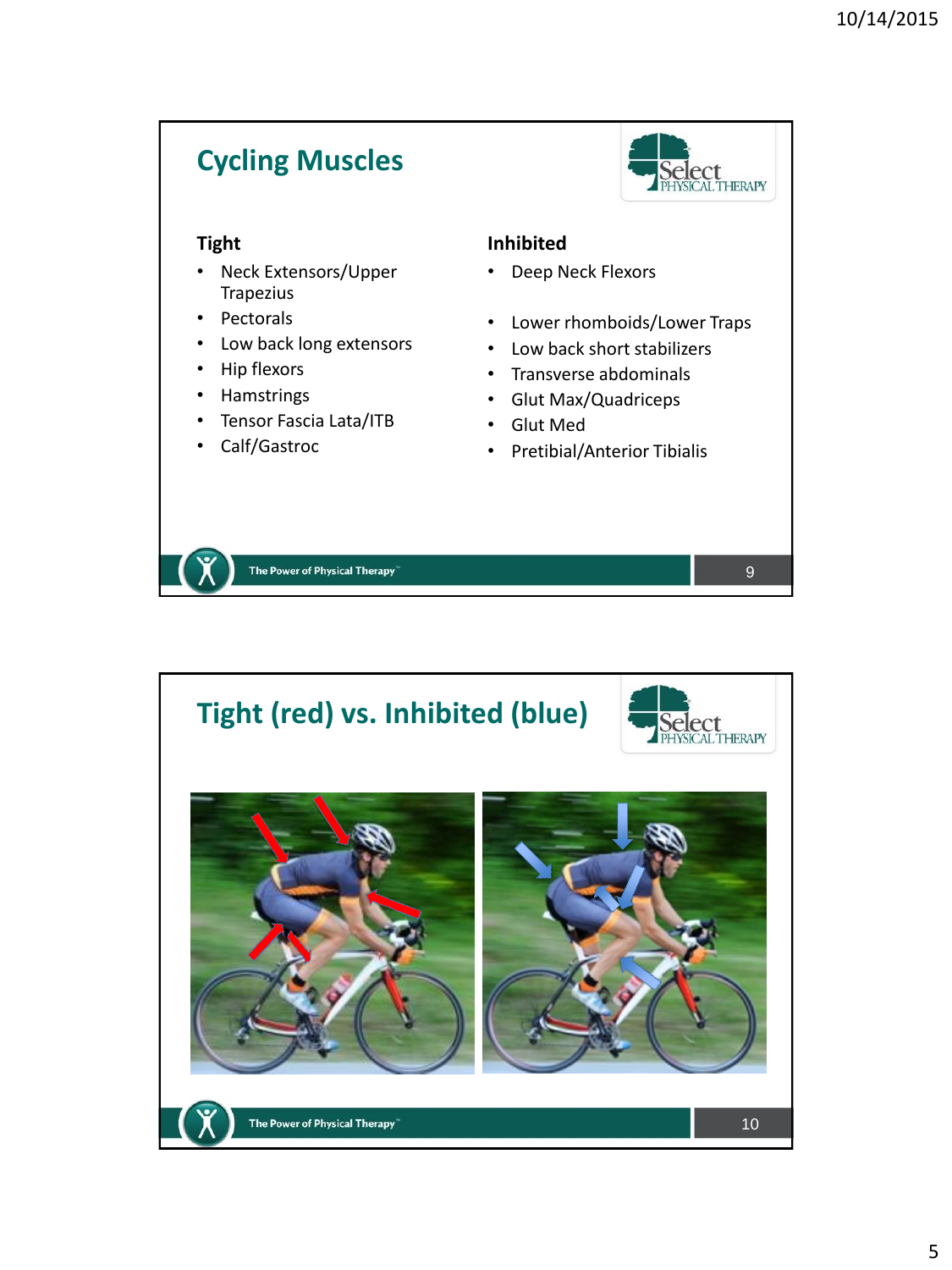#### **Exercises HERAPY Facilitation/Strengthening Inhibition/Active Stretches** • Deep Neck Flexor Activation • Upper Trap Stretch – Chin tuck head lift • Pectoral Minor Stretch • Lower Trap, Rhomboid and • Erector Spinae Foam Rolling Segmental Back Activation • Hamstring Foam Rolling and – Planks Stretching • Quad and Glut Max • Calf Foam Rolling and Activation Stretching – Bird Dips • Quadriceps Activation – Bulgarian Squat The Power of Physical Therapy 11

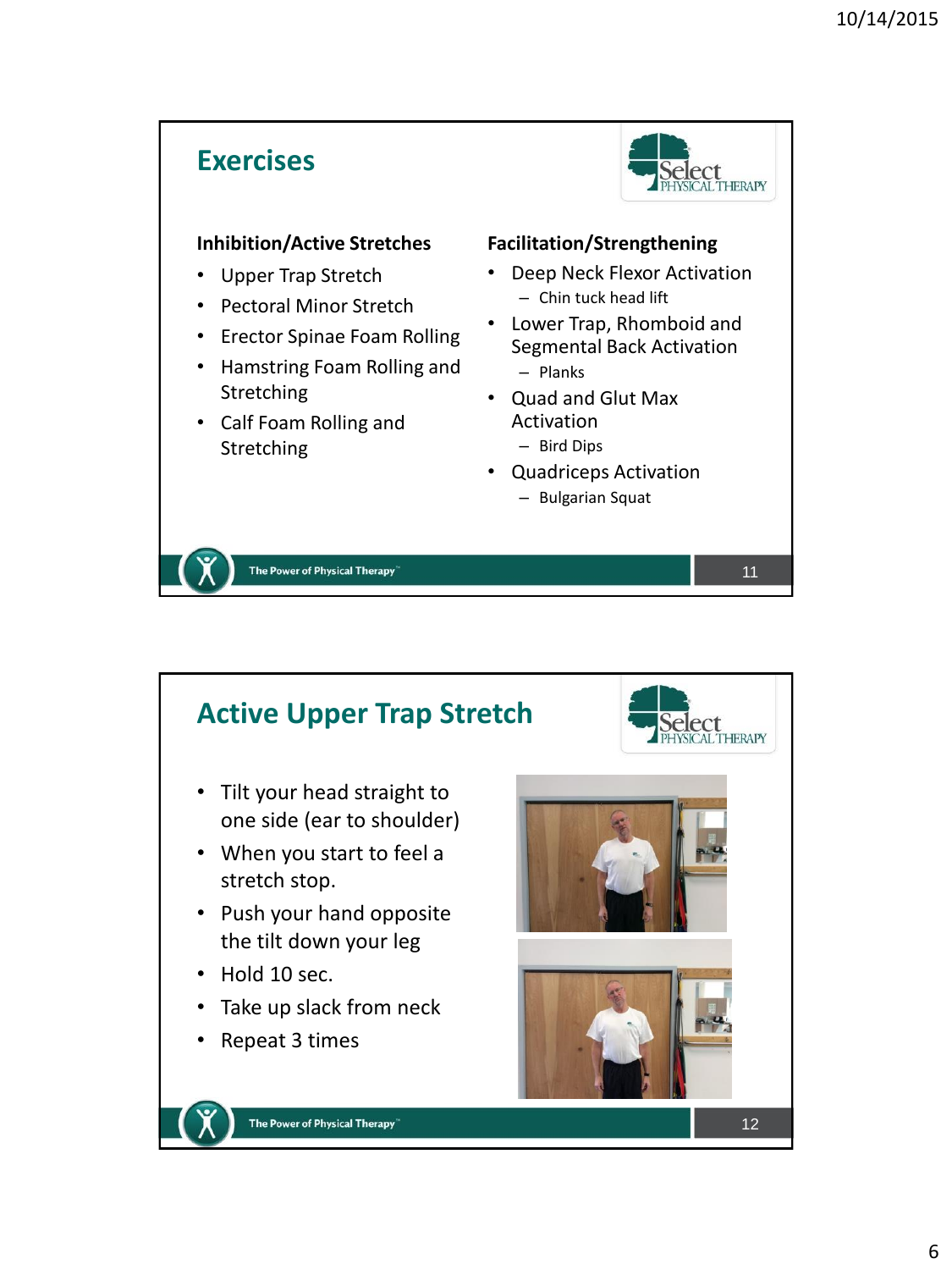

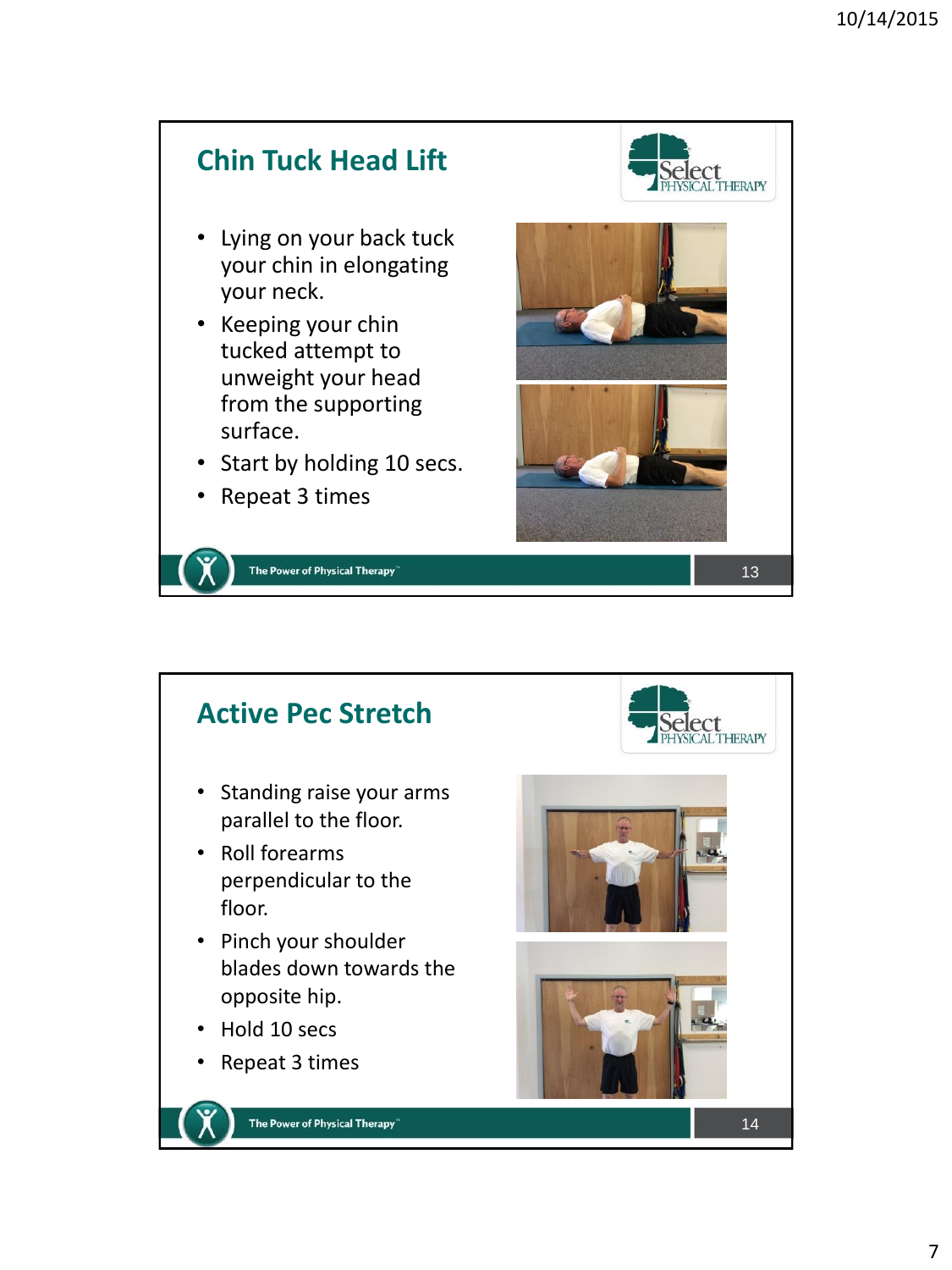



- Standing on one foot with your other knee on a gym ball.
- Stand straight with your belly button up and in.
- Using your buttock push the ball back while keeping your upright and your stomach tight.
- Hold 10 sec
- Repeat 3 times



The Power of Physical Therapy





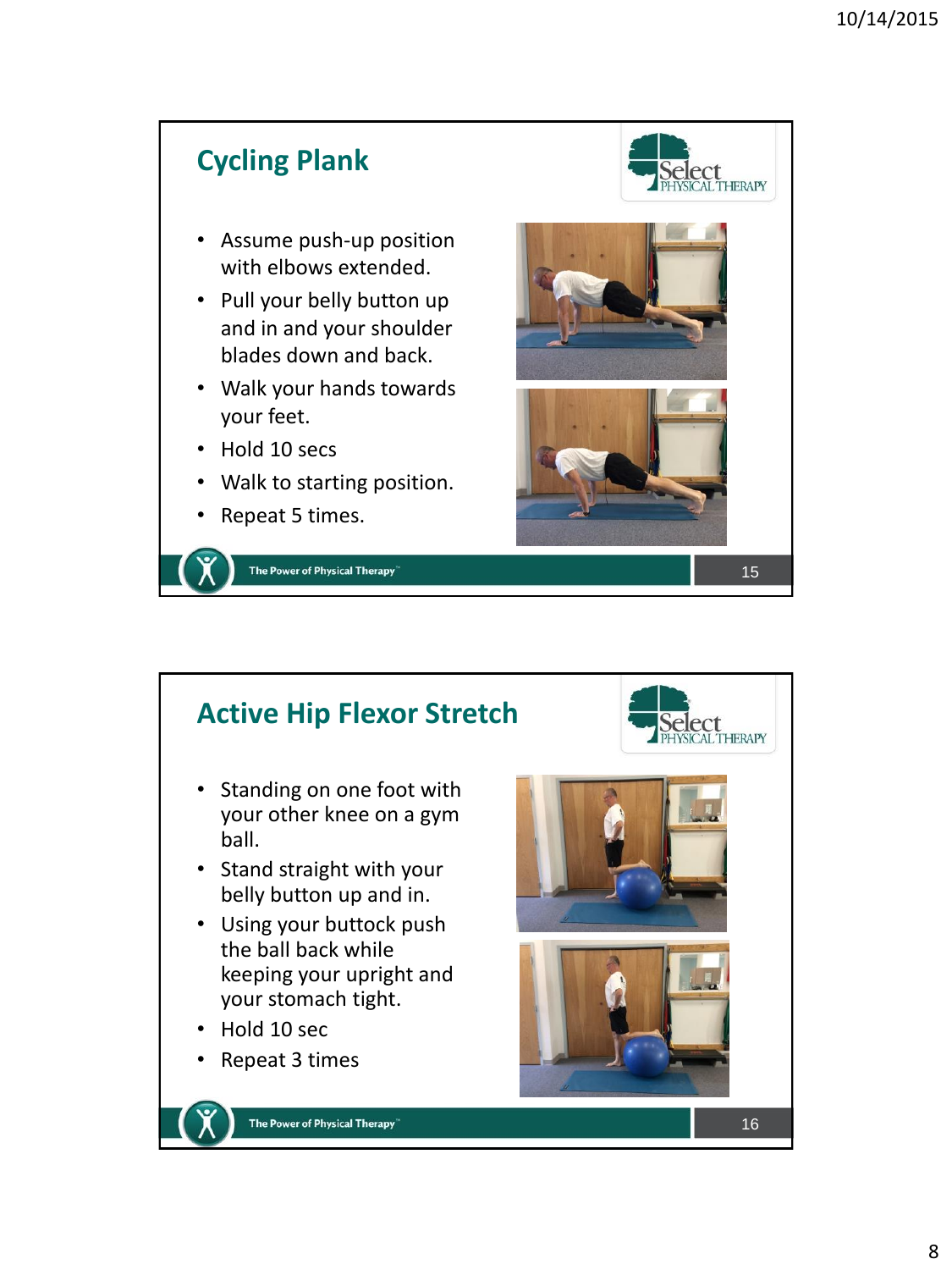